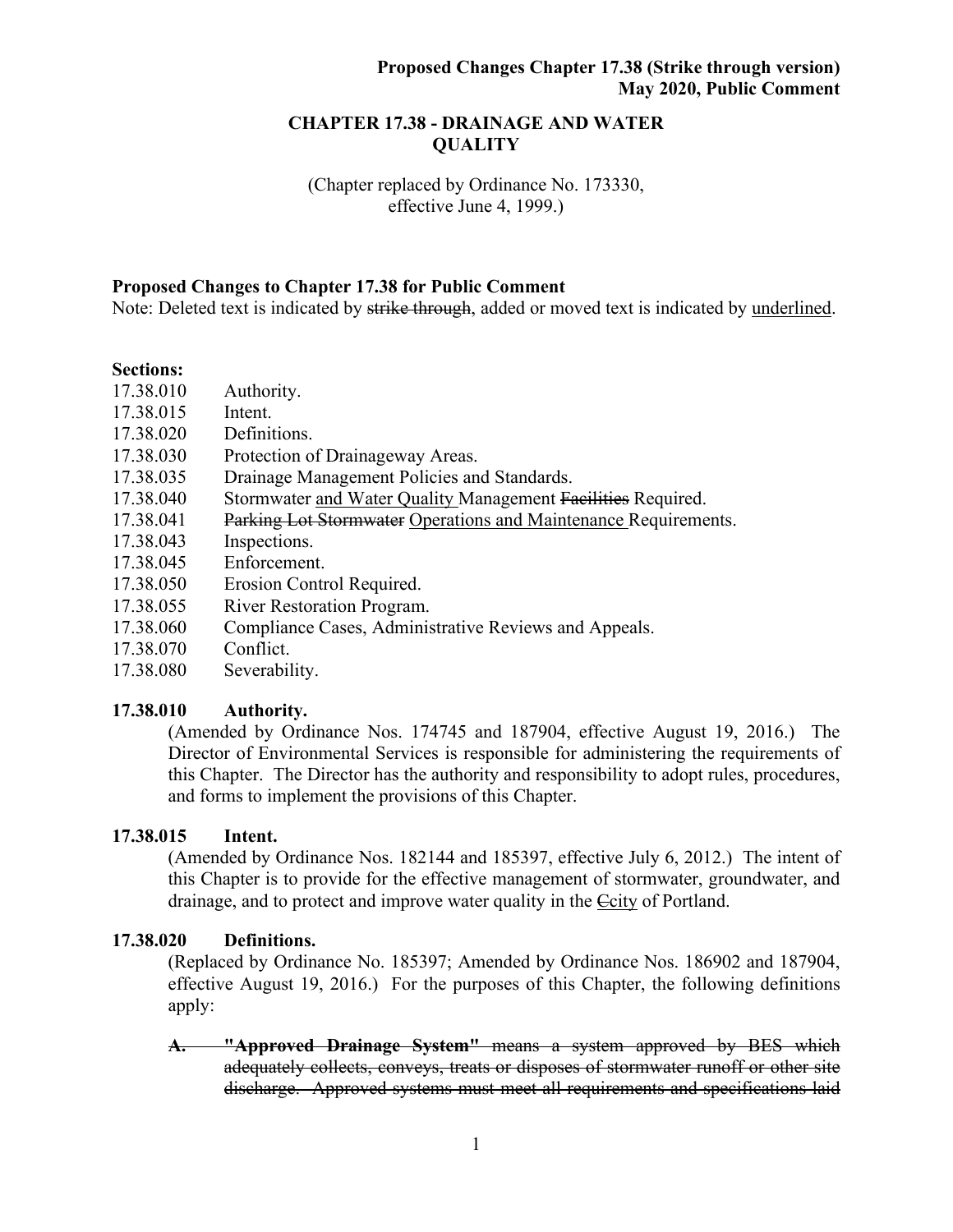out in this code, BES design manuals and documents, and any applicable plumbing code provisions relating to the piped portions of any system.

- **AB. "Capacity"** means the flow volume or rate for which a specific facility is designed to safely contain, receive, convey, infiltrate, or reduce pollutants from sanitary sewage, stormwater, wastewater, or other discharge in order to meet a specific performance standard.
- **C. "Combination Facilities"** means stormwater management systems that are designed to meet two or more of the objectives detailed in the Stormwater Management Manual
- **BD. "Conveyance"** means the transport of sanitary sewage, stormwater, wastewater or other discharge from one point to another point.
- **CE. "Director"** means the Director of the Bureau of Environmental Services, or the Director's designee.
- **DF. "Discharge"** means any disposal, injection, dumping, spilling, pumping, emitting, emptying, leaching, leaking or placing of any material so that such material enters or is likely to enter a water body, groundwater, or a public sewer or drainage system.
- **EG. "Discharge Point"** means the connection point of a site to a public sewer or drainage receiving system or destination for a discharge leaving a site.
- **FH. "Discharge Rate"** means the rate of flow of a discharge expressed in a unit of volume per unit of time eubic feet per second (cfs).
- **G. "Drainage Reserve"** means the regulated area adjacent to and including a drainageway. A drainage reserve is required to protect the water quality and hydrology of the drainageway.
- **HI. "Drainageway"** means an open linear depression, whether a constructed or natural channel or depression, which that may at any time functions for the collection and convey drainage of surface water. A drainageway and its drainage reserve function together to manage flow rate, volume, and water quality. It A drainageway may be permanently or temporarily inundated.
- **J. "Green Street"** means a vegetated stormwater management facility located within a public or private right-of-way.
- **IK. "Groundwater"** means subsurface water that occurs in soils and geological formations that are fully saturated. Groundwater fluctuates seasonally and includes perched groundwater.
- **JL. "Groundwater Discharge"** means a discharge of water pumped or directed from the ground. Groundwater discharges include but are not limited to subsurface water from site remediation and investigations, well development, Brownfield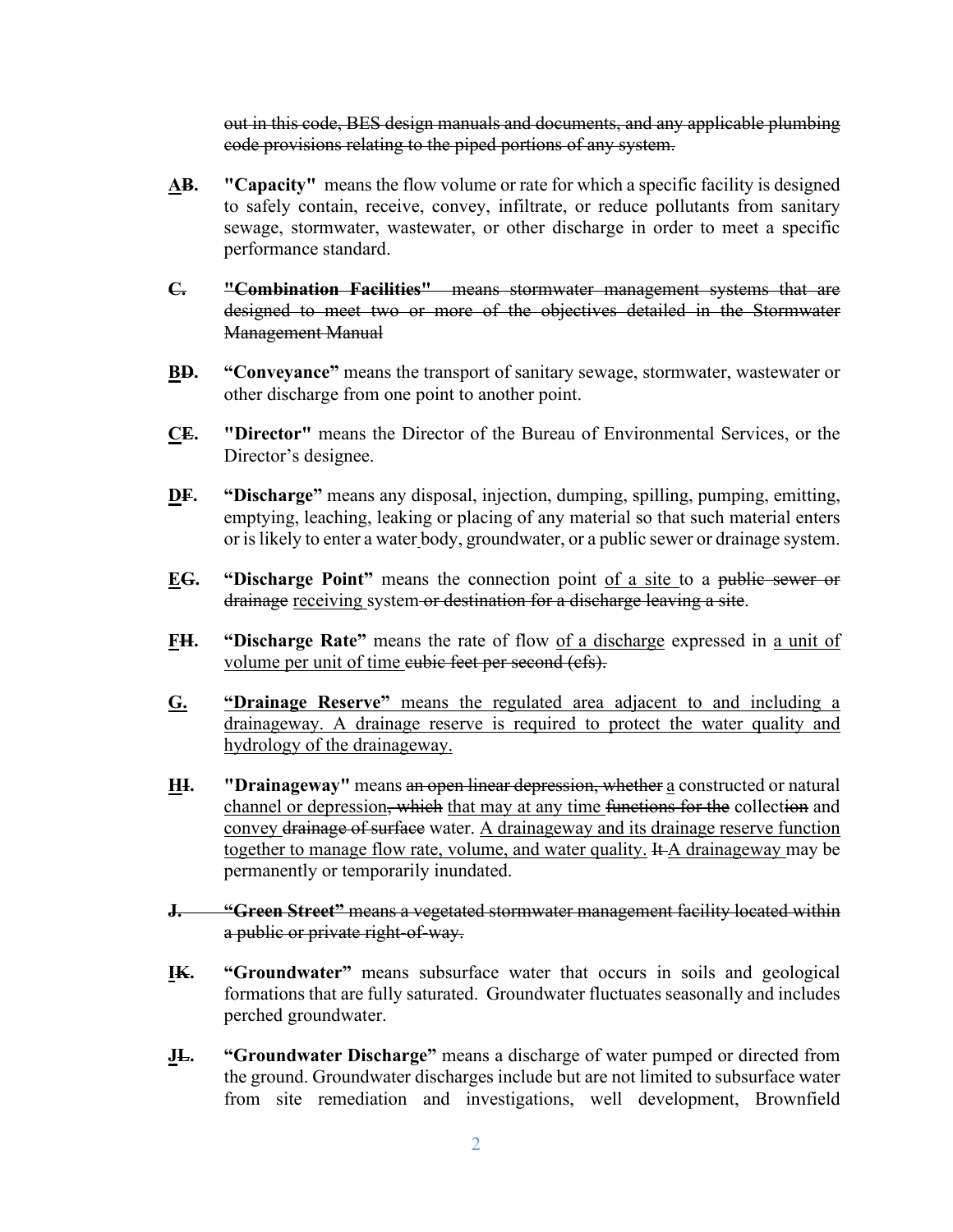development, discharges from footing and foundation drains, and subsurface water associated with construction or property management dewatering activities.

- **KM. "Impervious Surface"** means any surface that has a runoff coefficient greater than 0.8 (as defined in the City's Sewer and Drainage Facilities Design Manual). Types of impervious surfaces include rooftops, traditional asphalt and concrete parking lots, driveways, roads, sidewalks and pedestrian plazas. Slatted decks and gravel surfaces are considered pervious unless they cover impervious surfaces or unless gravels are compacted to a degree that causes their runoff coefficient to exceed 0.8.
- **LN. "Infiltration"** means the percolation of water into the ground. Infiltration is often expressed as a rate (inches per hour unit of distance per unit of time) which that is determined through an infiltration test.
- **MO. "Pollutants of Concern"** means constituents identified by the Oregon Department of Environmental Quality DEQ or Bureau of Environmental Services (BES) as having the potential to have a negative impact on the receiving system., including surface waters, groundwater, the wastewater collection system or the wastewater treatment plant. Pollutants of concern can include suspended solids, metals, nutrients, bacteria and viruses, organics, volatiles, semi-volatiles, floatable debris and increased temperature.
- **NP. "Practicable"** means available and capable of being done as determined by the Director, after taking into consideration of factors such as cost, resources, existing technology, and logistics in light of overall project purpose.
- **OQ. "Public Right-of-Way"** means the area within the confines of a dedicated public street, an easement owned by the City, or other area dedicated for public use. for streets or public utilities.
- **P. "Receiving System"** means any system that may receive stormwater or other discharges. Receiving systems include, but are not limited to, surface water bodies, groundwater, and sewer or drainage systems.
- **QR. "Redevelopment"** means any development activity that requires demolition or complete removal of existing structures or impervious surfaces at a site and replacement with new impervious surfaces. Stormwater management requirements for redevelopment are found in the Stormwater Management Manual. Maintenance activities such as top-layer grinding, re-paving (where the entire pavement is not removed) and re-roofing are not considered redevelopment. Interior remodeling projects and tenant improvements are also not considered to be redevelopment.
- **S. "Site Map"** means a map showing the stormwater management facility location in relation to buildings, structures or permanent survey monuments on the site. A site map shall depict location of sources of runoff entering the stormwater management facility and the discharge point and type of receiving system for discharge leaving the facility.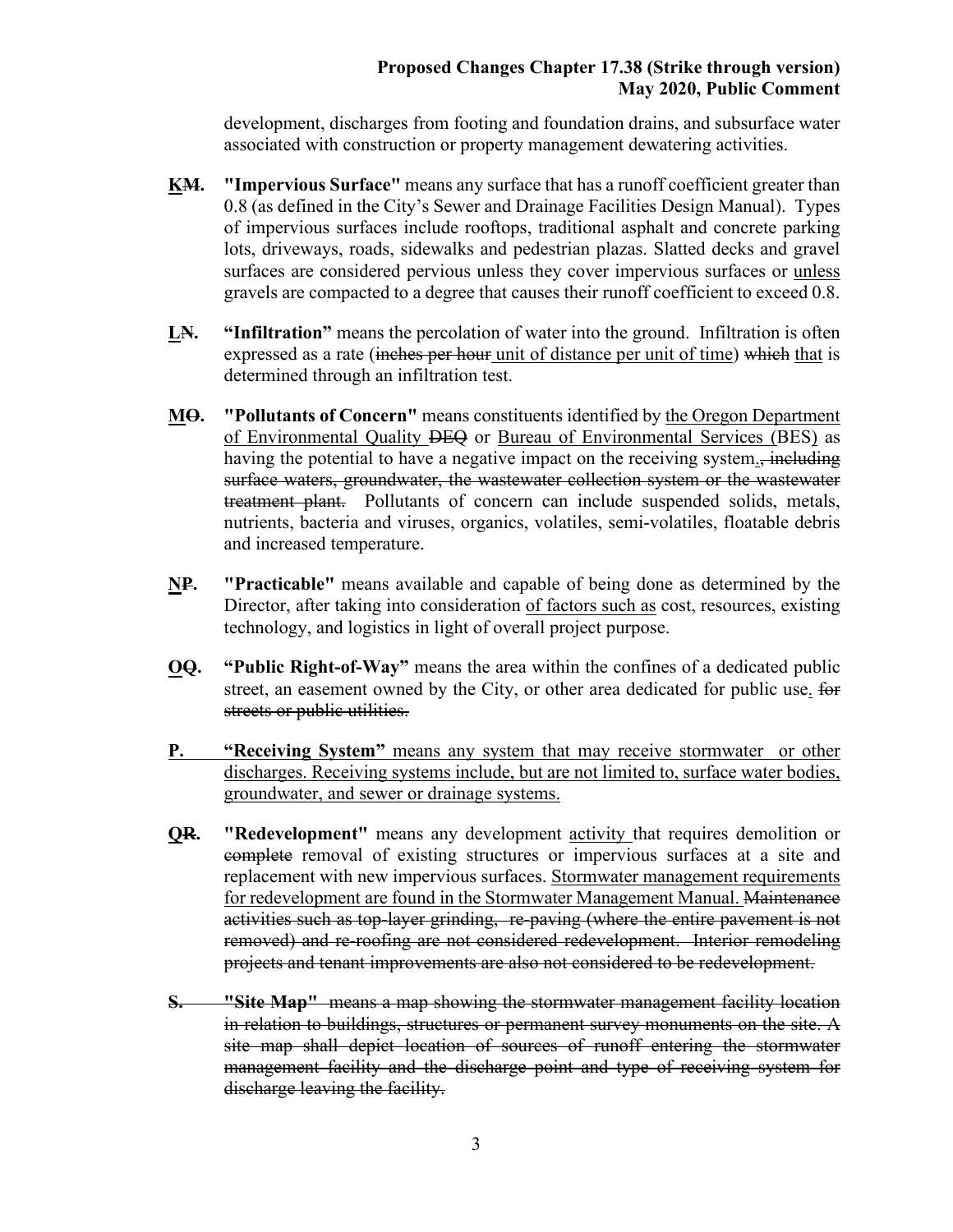- **RT. "Source Control"** means a structural or operational measure to prevent or control the release or potential release of pollutants generated by certain site characteristics and uses.
- **SU. "Stormwater"** means water that originates as precipitation on a particular site, basin, or watershed.
- **TV. "Stormwater Management"** means techniques used to reduce pollutants from, detain, retain, or provide a discharge point for stormwater. runoff. Stormwater management reduces combined sewer overflows and basement sewer backups, and helps meet the capacity needs of the existing infrastructure.
- **U. "Stormwater Management Facility"** means a facility or other technique used to reduce volume, flow rate or pollutants from stormwater. runoff. Stormwater management facilities may reuse, collect, convey, detain, retain, treat, or provide a discharge point for stormwater. runoff.
- **VX. "Temporary Structure"** means a structure that is separate and distinct from all other structures and is created and removed in its entirety within three years, including all impervious area associated with the structure.
- **WY. "Tract"** means a parcel of land designated as part of a land division per Title 33 that is not a lot, lot of record, or a public right-of-way.
- **X. "Waters of the State"** as defined by state law.
- **Y. "Waters of the US"** as jointly defined by the US Army Corps of Engineers and the Environmental Protection Agency.
- **Z. "Wetland"** means an area that is inundated or saturated by surface water or groundwater at a frequency and duration sufficient to support, and that under normal circumstances does support, a prevalence of vegetation typically adapted for life in saturated soil conditions. Wetlands include swamps, marshes, bogs, and similar areas except those constructed as pollution reduction or flow control facilities wholly outside Waters of the US and Waters of the State.

#### **17.38.025 Rule Making.**

(Repealed by Ordinance No. 185397, effective July 6, 2012.)

# **17.38.030 Protection of Drainageway Areas.**

(Added by Ordinance No. 176561; amended by Ordinance Nos. 176783, 182144, 185397 and 186659, effective July 18, 2014.)

**A.** Authority. The Director may require drainage reserves or tracts over seeps, springs, wetlands and drainageways as necessary to preserve the functioning of these areas. and to limit flooding impacts from maintain or improve hydrologic conveyance and water quality of natural and man-made constructed channels, ditches, seeps, springs, intermittent flow channels and other open linear depressions. Standards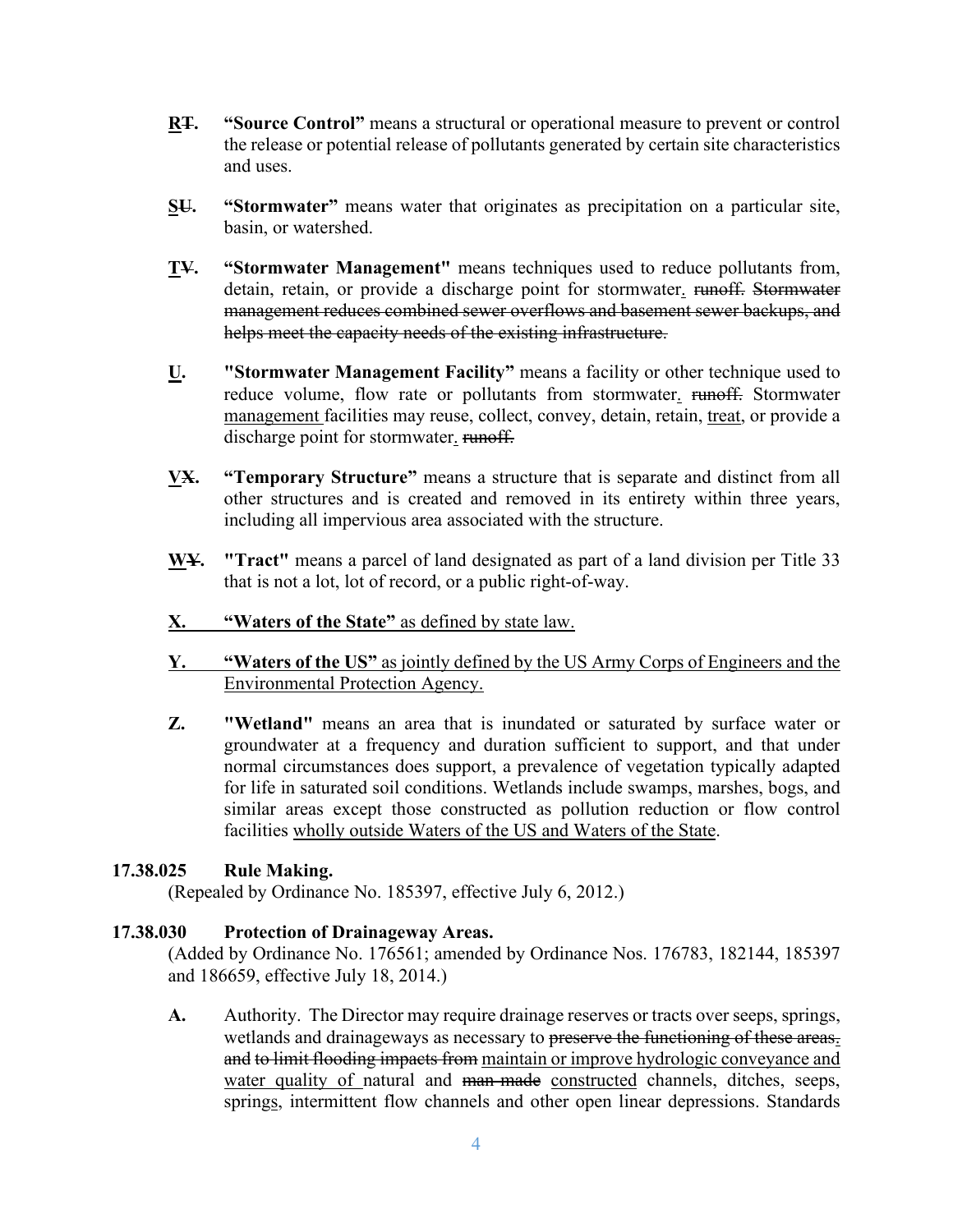and criteria for imposing drainage reserves or tract requirements are adopted by administrative rule. Placement or sizing of drainage reserves does not relieve property owners of their responsibility to manage stormwater in a manner that complies with the duties of property owners under applicable law. Drainage reserve or tract requirements may be imposed during land use reviews, building permit review, or any other development process that require Bureau of Environmental Services (BES) review.

- **B.** Required Management of the a Drainage Reserve. Storm d-Drainage reserves or and tracts must be maintained to protect hydrology and water quality. shall remain in natural topographic condition. No encroachments, such as but not limited to private structures, culverts, excavations, or fills, shall may be constructed within drainage reserves or tracts unless authorized by the BES Chief Engineer-by administrative rules found in the Stormwater Management Manual. All changes must also comply with other zoning regulations as described in Title 33 and Title 24. Encroachment agreements can be made between the property owner and the City.
- **C.** Implementation. BES has authority to identify and implement protections for drainageways. BES will identify drainageways and place drainage reserves as specified in the Stormwater Management Manual. during multiple development review processes, including land use reviews, and building permit reviews. The early identification efforts will consider the ability of developers to design around drainage reserve areas.

# **17.38.035 Drainage Management Policies and Standards.**

(Amended by Ordinance Nos. 174745, 176561, 176783, 176955, 180037, 182144, 185397, 186902 and 187904, effective August 19, 2016.)

- A. Stormwater shall must be managed in as close proximity to the development or redevelopment site as is practicable, and stormwater management shall must avoid a net negative impact on nearby streams, wetlands, groundwater, and other water bodies. All local, state, and federal permit requirements related to implementation of stormwater management facilities must be met by the owner/operator prior to facility use. Surface water discharges from onsite facilities shall must be discharged to an approved receiving system approved by BES. drainage facility.
	- **1.** The City may enter into initiate individual agreements with property owners to manage stormwater flows through alternative methods to other than onsite controls:
		- **a.** In joint facilities where public and private property flows co-mingle.
		- **b.** In offsite areas that are "traded" for required onsite management areas related to new development and redevelopment. The City may require more than a 1:1 exchange on the amount of required management area.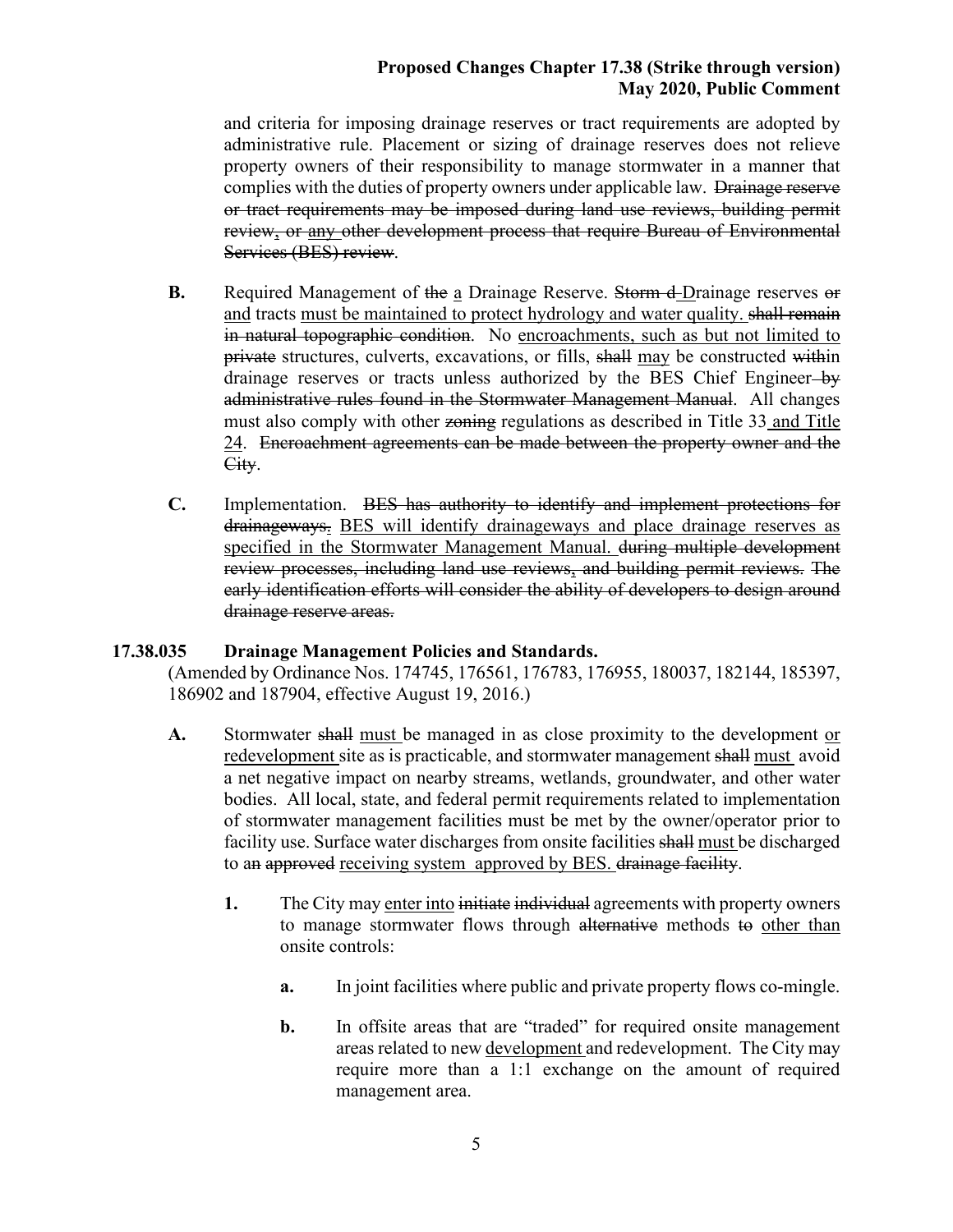- **2.** All discharges from a site must be routed through to a discharge point to a receiving system as approved by the Director. Approval of discharge points must meet is subject to the following standards:
	- **a.** The discharge must be conveyed along a route of service approved by the Director.
	- **b.** The discharge point must comply with the following:
		- **(1)** Sanitary, wastewater or other discharges to the sanitary or combined system must comply with tThe Sewer and Drainage Facilities Design Manual and the Source Control Manual, for sanitary, wastewater, or other discharges to the sanitary or combined system.
		- **(2)** Stormwater or other discharges to the City's storm and drainage system must comply with tThe Stormwater Management Manual and the Source Control Manual, for stormwater and other discharges to the City's storm and drainage system, groundwater, or surface water.
- **B.** The quality of stormwater leaving the site after development or redevelopment shall must be equal to or better than the quality of stormwater leaving the site before development or redevelopment, to the extent as much as is-practicable, based on the following criteria:
	- **1.** Except as allowed under Subsection B.2 below, the development or redevelopment will fully treat all stormwater:

**a.** Onsite;

**b.** Within the original parcel from which the new parcel was created; or

**c.** In an approved offsite facility with sufficient capacity, as determined by the Bureau.

**2.** The owner of a development or redevelopment with a stormwater discharge that cannot practicably comply with Subsection B.1 above may, with written BES approval, meet stormwater requirements by:

> **a.** Managing stormwater in an offsite facility designed to treat flows from the subject property and managed by the site developer/owner or another legal agent;

> **b.** Managing stormwater in an offsite facility designed to treat flows from the subject property and operated by the City; or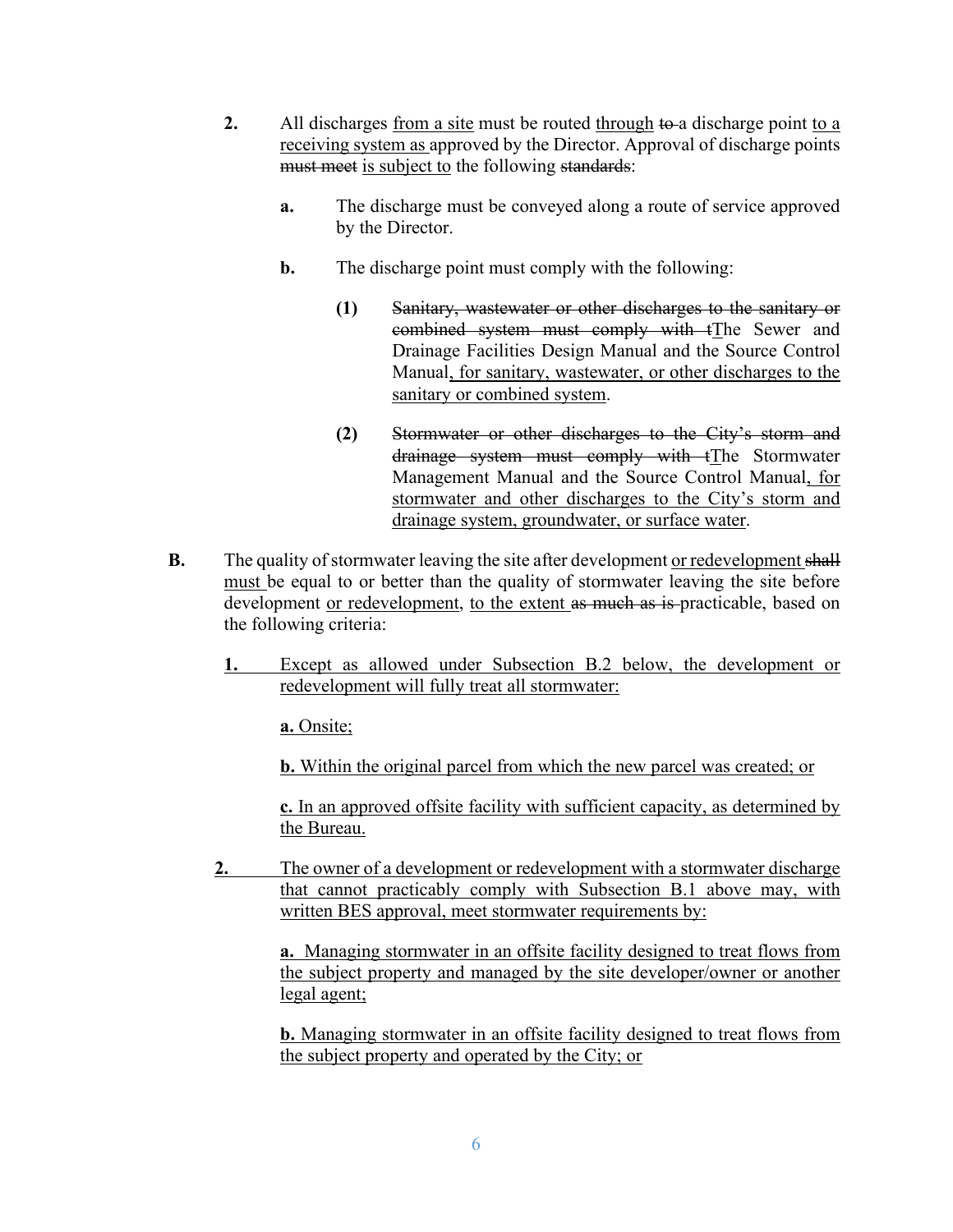**c.** Paying a stormwater offsite management fee as required by the Stormwater Management Manual. The stormwater offsite management fee collected will be placed in a mitigation account to be used to mitigate the impacts that arise from offsite discharge of stormwater.

- **13.** Stormwater management facilities required for development or redevelopment shall must be designed, installed and maintained in accordance with the Stormwater Management Manual., which is based on achieving at least 70% removal of the Total Suspended Solids (TSS) from the flow entering the facility for the design storm specified in the Stormwater Management Manual.
- **24.** Land use activities of particular concern as pollution sources may be required to implement additional pollution controls and source controls including but not limited to those management practices specified in the Stormwater Management Manual and the Source Control Manual.
- **35.** Development or redevelopment in a watershed that drains to streams with established Total Maximum Daily Load limitations, as provided under the Federal Clean Water Act, Oregon Law, Administrative Rules and other legal mechanisms authorities, shall must assure ensure that stormwater management facilities meet the requirements for pollutants of concern, as stated in the Stormwater Management Manual.
- **4.** Stormwater discharge which is not practicable to fully treat to the standards of this Section and the Stormwater Management Manual, shall be either:
	- **a.** Managed in an offsite facility or
	- **b.** Given the option of paying a stormwater offsite management fee. The Bureau will employ a methodology for calculating the fee that is based upon an average unit cost of onsite facilities where such facilities would be effective and establish the calculation method and fee by rule. The stormwater offsite management fee collected shall be placed in a mitigation account to be used to mitigate the impacts that arise from offsite discharge of stormwater runoff.
- **5.** Not withstanding Subsection 17.38.035 B.4., for any parcel created after the effective date of this Chapter, the development shall fully treat all stormwater:

**a.** Onsite, or

- **b.** Within the original parcel from which the new parcel was created, or
- **c.** In a privately developed offsite facility with sufficient capacity, as determined by the Bureau.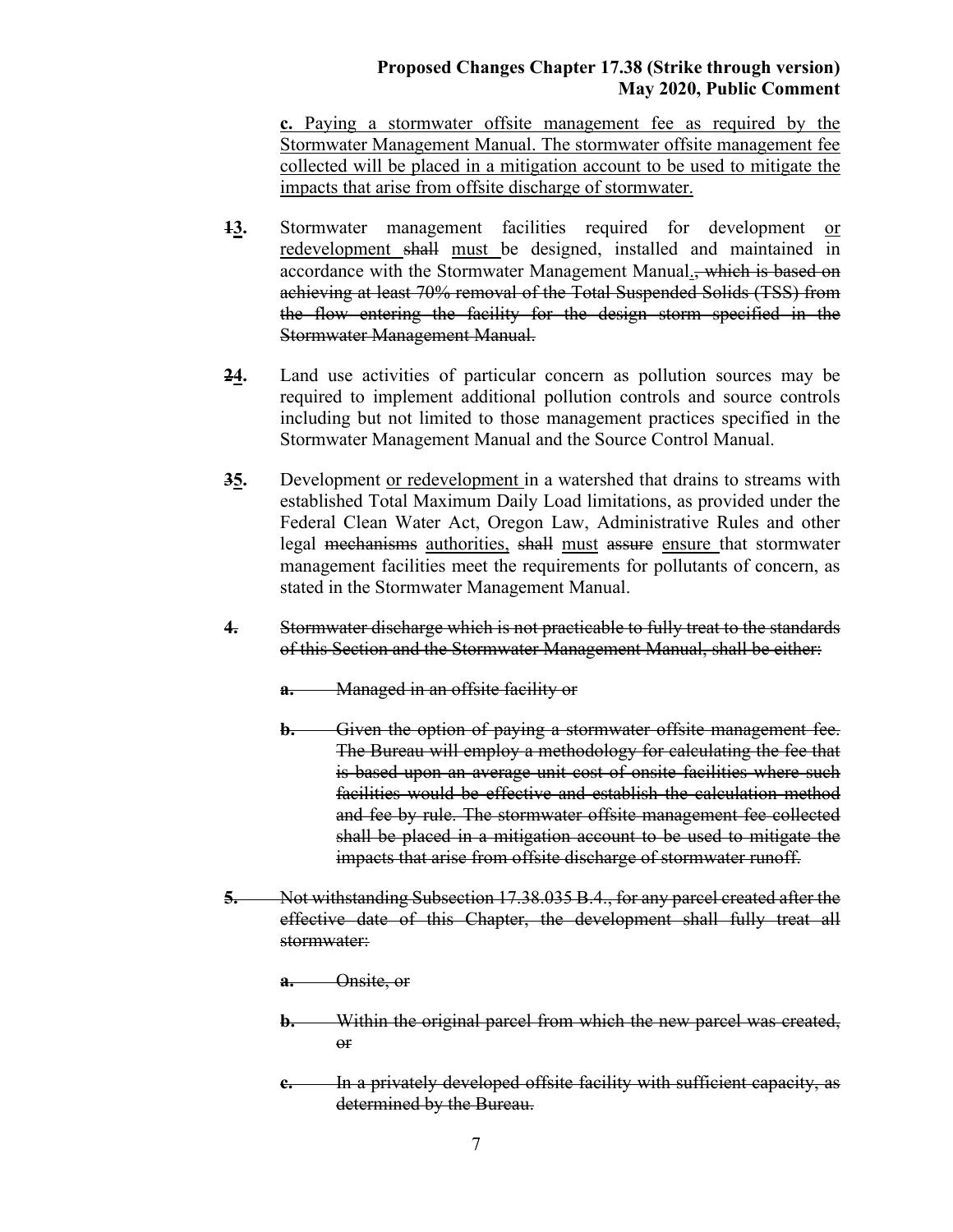- **6.** The Director is authorized to exempt land uses, discharge locations or other areas of the city from the requirements of this Subsection if onsite pollution reduction or pollution control is not needed or desirable due to limited pollutant loads or offsite methods of pollution control are available. All exemptions are specified in the Stormwater Management Manual and the Source Control Manual.
- **C.** The quantity and flow rate of stormwater leaving the site after development or redevelopment shall must be equal to or less than the quantity and flow rate of stormwater leaving the site before development or redevelopment, as much as is practicable, based on the following criteria:
	- Except as allowed under Subsection C.2 below, stormwater will be fully managed:

**a.** Onsite;

- **b.** Within the original parcel from which the new parcel was created; or
- **c.** In a privately developed offsite facility with sufficient capacity, as determined by the Bureau.
- 2. The owner of a development or redevelopment with stormwater discharges that cannot practicably comply with Subsection C.1 above may, with written BES approval, meet stormwater requirements by either:
	- **a.** Managing stormwater in an offsite facility designed for the volume and rate of flows from the subject property and managed by the site developer/site owner or another legal agent;
	- **b**. Managing stormwater in an offsite facility designed for the volume and rate of flows from the subject property and operated by the City; or
	- **c.** Paying a stormwater offsite management fee as required by the Stormwater Management Manual. The fee collected will be placed in an account to be used to mitigate the impacts of offsite discharges of stormwater.
- **13.** Development and redevelopment shall must mitigate all project impervious surfaces through retention and on-site infiltration to the maximum extent practicable. Where on-site retention is not possible, development and redevelopment shall must detain stormwater through a combination of provisions measures that prevent an increased rate of flow leaving a site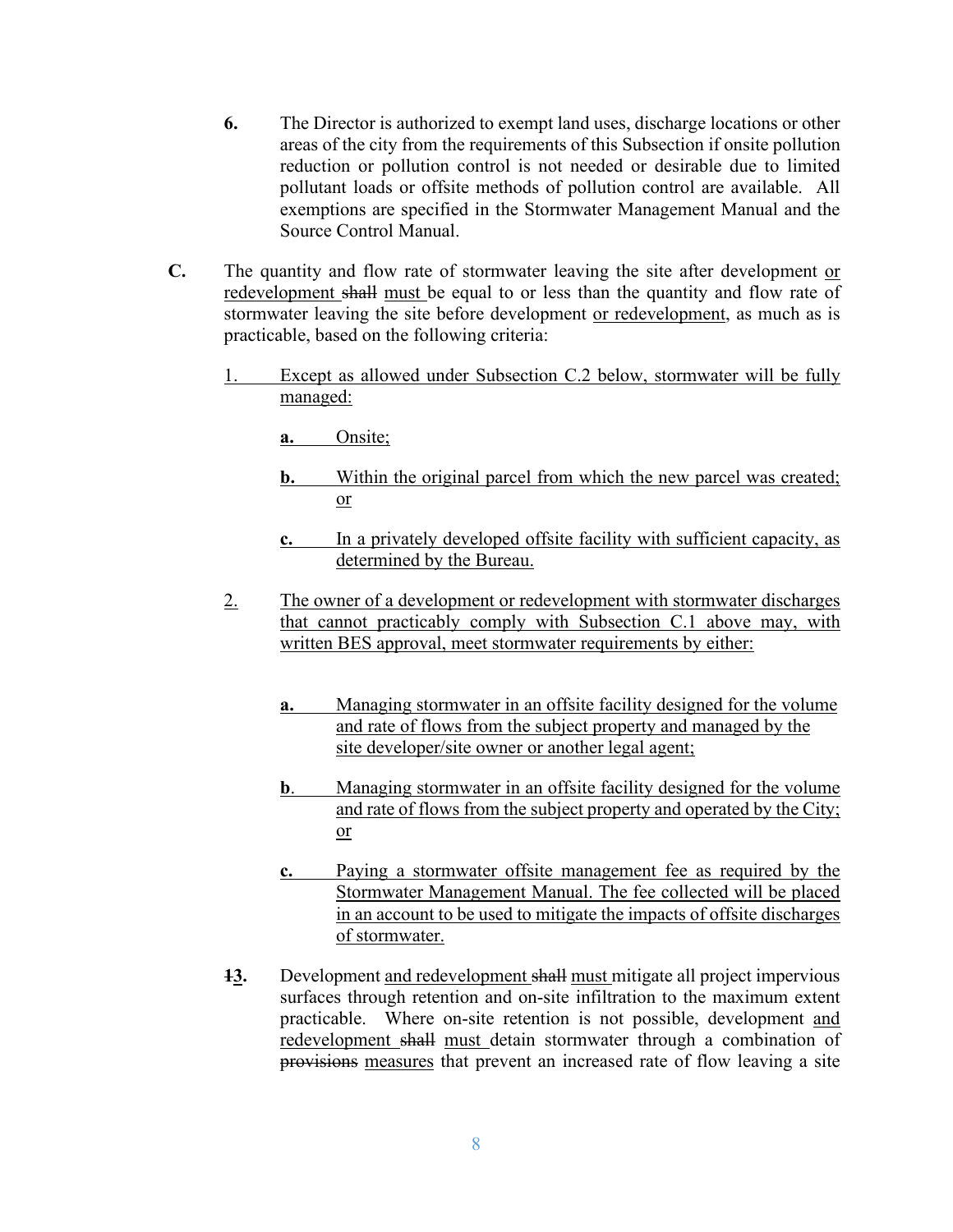during a range of storm frequencies as specified in the Stormwater Management Manual.

- **24.** The Director is authorized to exempt areas of the city from the quantity control requirements if flow control is not needed or desirable because there is sufficient capacity and limited impacts to the receiving drainage system. All exemptions shall will be specified in the Stormwater Management Manual.
- **35.** Any development or redevelopment that discharges to a tributary of the Willamette River, other than the Columbia Slough, shall must design stormwater management facilities to minimize hydromodification impacts from storm events as determined by the Director. such that the rate of flow discharging from such facilities for up to a two-year design storm event does not lengthen the period of time the tributary channel receiving the discharge sustains erosion causing flows, as determined by the Bureau.
- **46.** Site drainage facilities shall must be designed to safely convey the less frequent, higher flows through or around stormwater management facilities and to an approved drainage system-discharge point with adequate capacity without damage to the receiving system, whether natural or manimate constructed.
- **5.** Stormwater discharge which cannot be practicably managed for quantity or flow rate control as defined in this Subsection and the Stormwater Management Manual shall either be:

**a.** Managed in an offsite facility designed for the pollutant load, volume and rate of flows from subject property and managed by the site developer/site owner or another legal agent, or

- **b.** Managed in an offsite stormwater management facility operated by the City subject to paying a stormwater offsite management fee. The Bureau will employ a methodology for calculating the fee that is based upon an average unit cost of onsite facilities where such facilities would be effective and establish the calculation method and fee by rule. The stormwater offsite management fee collected will be placed in a mitigation account to be used to mitigate the impacts that arise from offsite discharge of stormwater runoff.
- **6.** Not withstanding Subsection 17.38.035 C.5., for any parcel created after the effective date of this Chapter, stormwater shall be fully managed:
	- **a.** Onsite, or
	- **b.** Within the original parcel from which the new parcel was created, or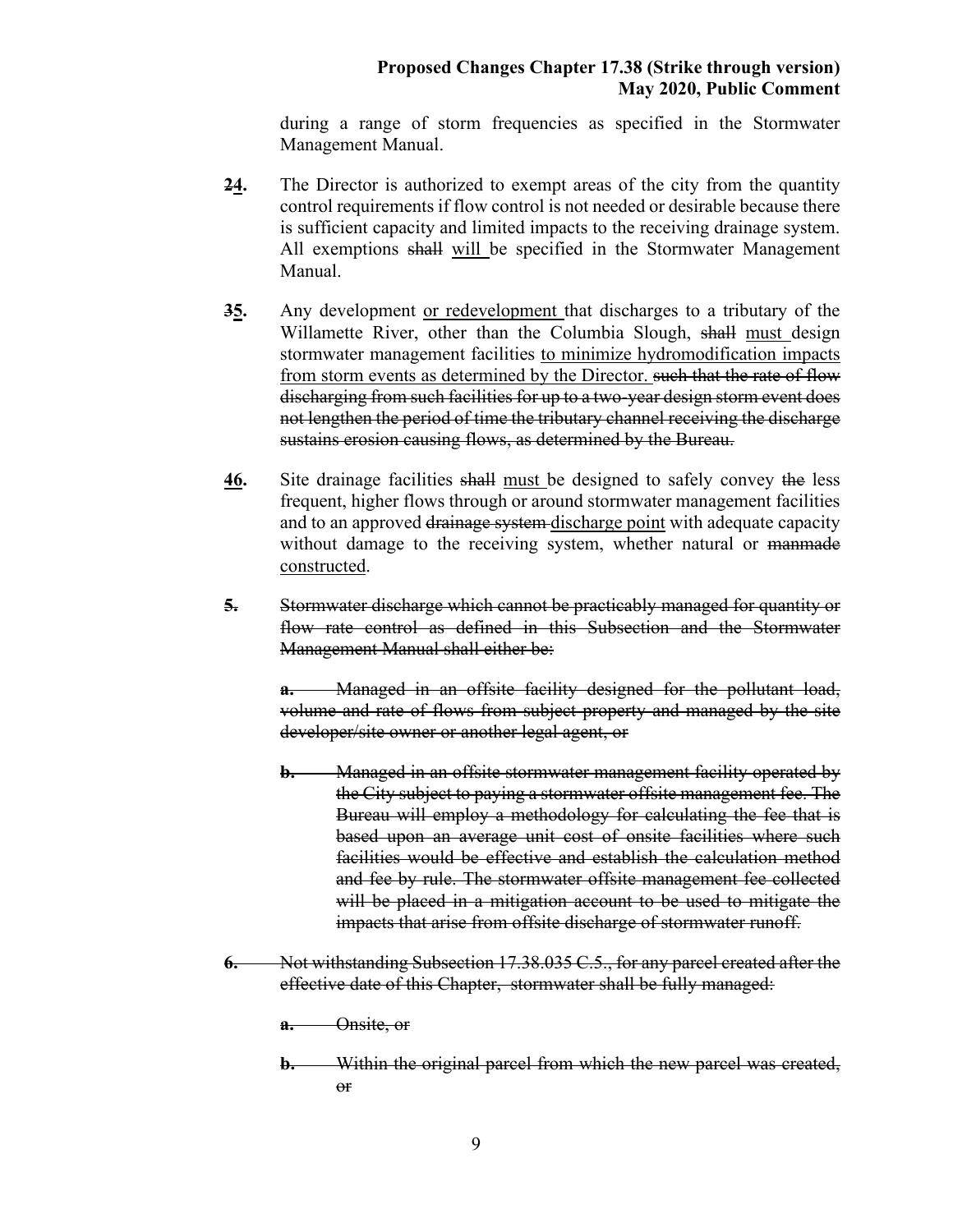**c.** In a privately developed offsite facility with sufficient capacity, as determined by the Bureau.

- **D.** The Director is authorized to establish requirements for tThe pumping and discharge of groundwater as a waste (discharge to waste), to a City receiving system may be allowed only after a BES Discharge Authorization has been obtained, as required in the Source Control Manual. The application for that authorization must demonstrate that groundwater discharges meet the associated requirements in the Source Control Manual and Chapters 17.34 and 17.39, which govern both quality and quantity impacts of pumping and discharging of groundwater discharges. to City receiving systems, Those regulations may exempt, establish discharges as deminimus, or provide for the and limit permanent or temporary discharge of groundwater. Temporary groundwater discharges may be authorized through the batch discharge processes described in Title 17.34 and 17.39. In establishing rules to regulate the pumping and discharge of groundwater as a waste shall the Director shall, at a minimum, incorporate and implement the following standards:
	- **1.** Authorizations for discharge. Unless the Director's rules establish exceptions or determines discharges are de minimis, any pumping and discharge to waste of groundwater may proceed only after a groundwater specific discharge authorization by the Director. This authorization shall establish volume, flow rate and pollutant load limits for the discharge.
	- **2.** Limiting flow volume and flow rate. Pumping and discharge of groundwater as a waste will only be allowed where the proposed discharger has first reduced the rate and volume of groundwater requiring discharge to a City system to the greatest extent practicable. Examples include:
		- **a.** Limiting the pumping and discharge of groundwater to rates not exceeding those rates that would be required for a building designed and engineered to minimize ground water intrusion and necessary ground water pumping; and
		- **b.** Requiring management techniques implemented by the property developer and operator to assure continued effective use of structures in the presence of groundwater infiltration.; and
		- When there is sufficient capacity in the City receiving system. Capacity shall be defined by rule and will consider providing capacity for other and future anticipated and primary uses of the systems.
	- **3.** Onsite management a priority. Pumped ground water shall be managed first by onsite methods, such as infiltration, to the greatest extent practical. Thereafter, private conveyance facilities shall discharge through infiltration, offsite, or to surface water bodies. Offsite discharge to City systems shall be approved only after onsite alternatives are evaluated.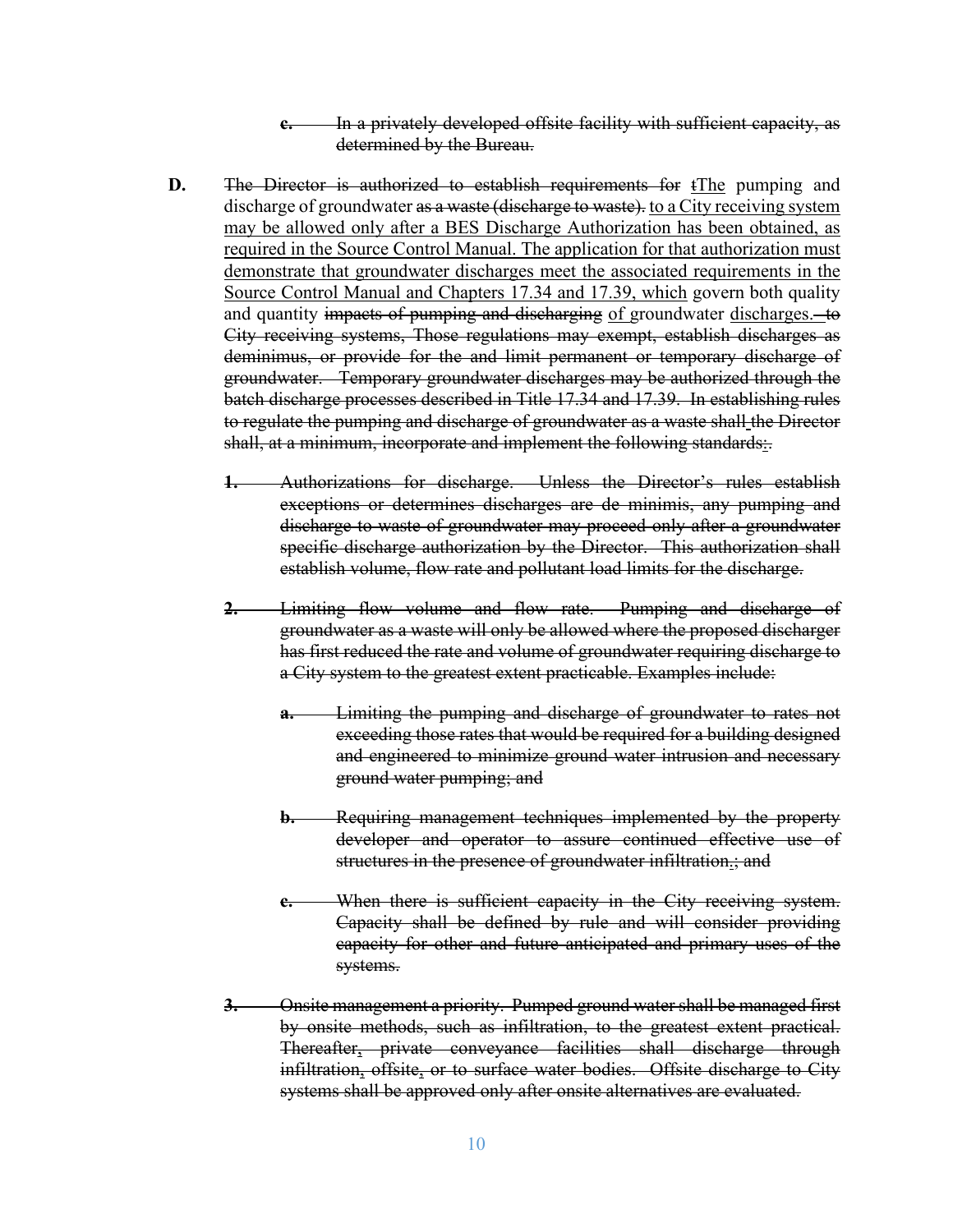- **4.** Prohibited discharges. Offsite discharges meeting the following criteria are prohibited:
	- **a.** Discharges to City-owned underground injection controls (UICs).
	- **b.** Discharges meeting the tests for prohibited discharges in Chapters 17.34 and 17.39. Notwithstanding this limitation, the City may allow discharges of contaminated groundwater that has been treated to meet standards set by the Director to ensure that any groundwater discharges do not cause or threaten to cause a public nuisance, groundwater or surface water pollution, cause or threaten to cause the City to violate its own discharge permits granted by the Department of Environmental Quality.
		- **(1)** The Director may establish rules to limit or prevent the pumping and discharge of contaminated groundwater and may require one-time or on-going testing or monitoring of water quality by the applicant for discharge authorization approval.
- **E.** All conveyance systems shall must be analyzed, designed and constructed for existing tributary offsite stormwater runoff and developed onsite stormwater runoff from the proposed project in compliance with the City's Sewer and Drainage Facilities Design Manual. The general goal of these standards is to convey both onsite and offsite waters in a way that meets the capacity needs of the City conveyance system, is protective of public health and safety, and that minimizes environmental impacts in the downstream receiving system. The Director reserves the right to determine the appropriateness of combination facilities in meeting these standards.
- **F.** All stormwater management facilities, source controls, and drainage systems must comply with the standards set forth in of the Stormwater Management Manual and the Source Control Manual and may require permit review and approval before commencement of work. Public systems must be reviewed and approved by BES in compliance with the sizing and location standards in the Stormwater Management Manual. Private onsite systems must be reviewed and approved by BES for compliance with the stormwater hierarchy and other guidance specified in the Stormwater Management Manual and the Source Control Manual, and may be reviewed by Bureau of Development Services for compliance with the plumbing code regulations in Section 25.01.020. Installation or modification of any stormwater system or source control, whether it involves structural changes, changes to planting schemes, or the management of drainage area in addition to what was previously approved, may require a permit from or review by the BES Chief Engineer.

#### **17.38.040 Stormwater and Water Quality Management Facilities Required.**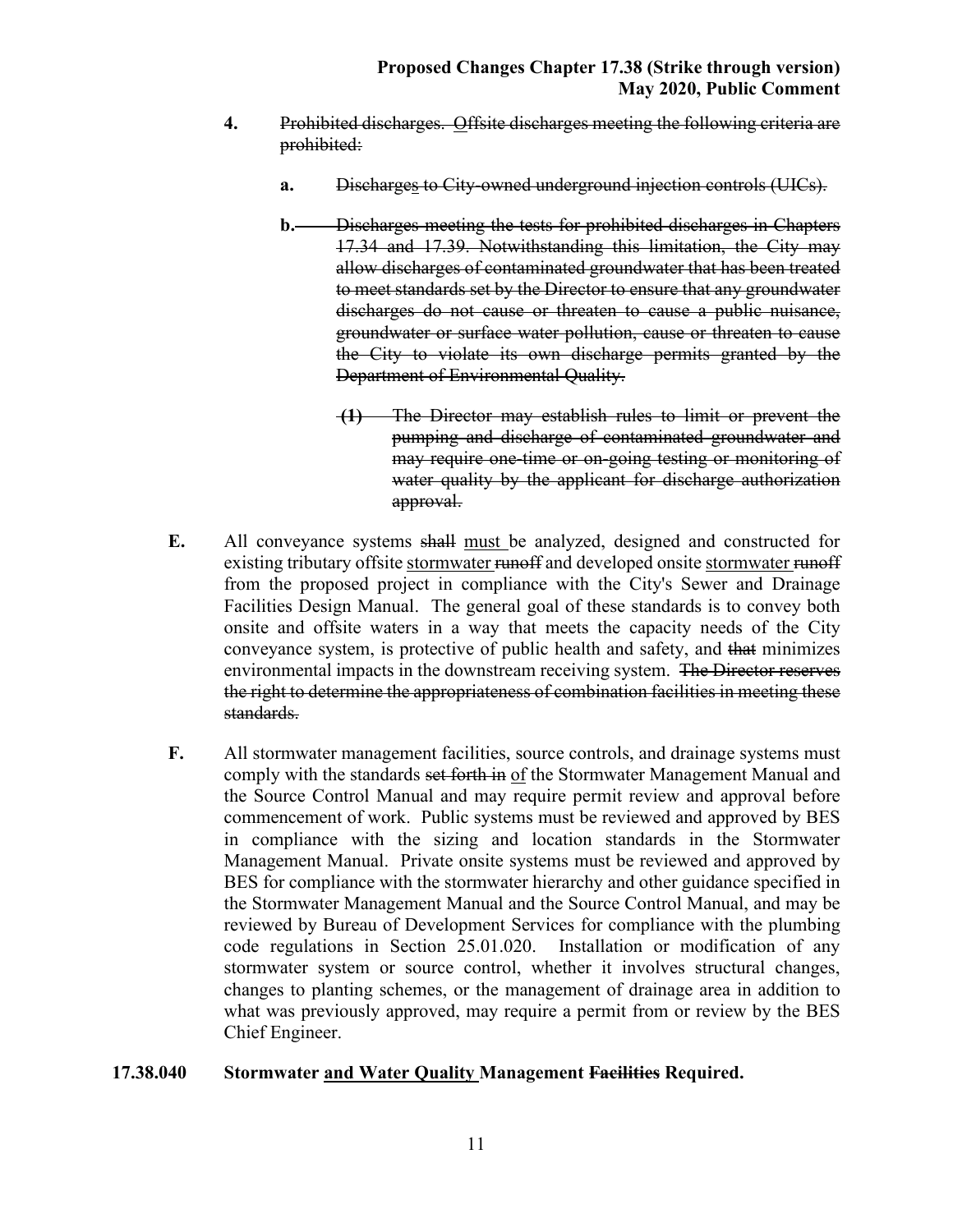(Amended by Ordinance Nos. 174745, 176783, 180037, 182144, 183397, 185397, 186659, 186902, 187904, and 189750, effective November 29, 2019.) No plat, site plan, building permit, tenant improvement, public works project, or any improvement requiring a City permit will be approved unless the conditions of the plat, permit or plan approval requires installation of permanent stormwater management facilities and source controls designed according to standards or guidelines established by the Director and as specified in the Stormwater Management Manual and the Source Control Manual.

- **A.** Applicability. Unless exempt by rule, Aall development and redevelopment sites with any of the following triggers must comply with the standards of the Stormwater Management Manual and the Source Control Manual to the extent each applies under its respective terms:
	- **1.** Creation Construction of any new impervious area. A Sites with project that develops or redevelops 500 square feet or more of impervious area must be managed stormwater for retention, pollution reduction' and quantity or flow' and volume control requirements as spelled out in this Chapter Section; or
	- **2.** Modification to or construction of new areas with pollution-generating activities of concern as identified by rule. These areas must be constructed with applicable onsite controls; or
	- **3.** New connections or new drainage areas routed into a receiving system or from one receiving system to another the City's sewer or drainage system under a City permit. These connections most often are generated from decommissioning of private, onsite drainage or groundwater related systems; or
	- **4.** A retrofit project that will install new stormwater management or source control facilities to manage and treat stormwater from existing impervious surfaces or site uses;
	- **4.** Temporary structures are exempt from pollution reduction and flow control requirements, except for in specific instances identified by rule.
	- **5.** Parking lot upgrades to meet Chapter 33.258. These upgrades must include designs for new or upgraded landscaped areas to manage parking lot stormwater according to the Stormwater Management Manual and Source Control Manual;
	- **6.** Property with a drainageway that requires a drainage reserve.
- **B.** Exemptions. The requirements of this Chapter for stormwater management do not apply to: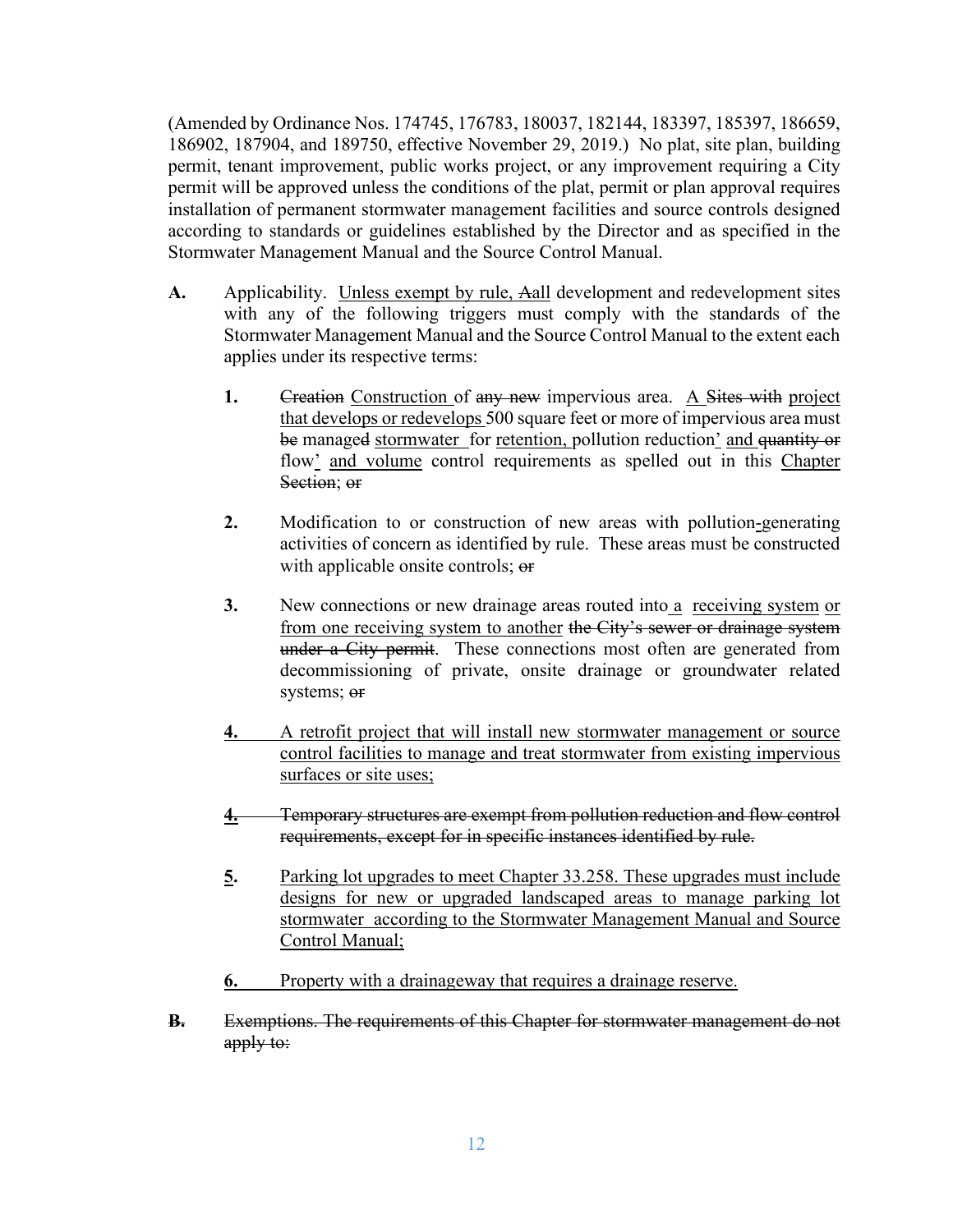- **1.** Development for which an application for development approval is accepted by the permitting agency prior July 1, 1999 shall be subject to the requirements in place at the time of application.
- **2.** Public or private development that does not result in impervious surface coverage or results in coverage that is de minimis in relation to discharge, such as fences, environmental enhancement projects, buried pipelines or cables, and utility lines.
- **3.** Impervious surface created by a stormwater management facility such as but not limited to headwalls, manhole or vault covers. Paved or compacted gravel facility access and maintenance roads that extend beyond the facility itself, are not exempted from the management requirements of this Title.

### **C 17.38.041 Operations and Maintenance Requirements of Stormwater and Groundwater Management Facilities.**

- **A1.** The owner of All a development or and redevelopment sites that must comply with the standards of the Stormwater Management Manual and or the Source Control Manual, to the extent each applies under its terms, Allapplicants for new development, redevelopment, plats, site plans, building permits or public works projects, as a condition of approval, shall must be required to submit an operations and maintenance ( $O & M$ ) plan and complete the required plan cover sheet an  $O &$ M form for the required stormwater management and source control facilities for review and approval by the Director, unless otherwise exempted by in the Stormwater Management Manual or Source Control Manual. A stormwater management facility that receives stormwater runoff from a public right-of-way shall be a public facility, and maintained by the City, unless the right-of-way is not part of the City road maintenance system.
	- **1a.** The information required in an operation and maintenance the O & M plan shall must satisfy the applicable requirements in the Stormwater Management Manual and Source Control Manual, as determined by the City. Applicants are required to submit the O & M recording form with the plan and are encouraged to use the O & M Plan template provided in the Stormwater Management Manual. The Plan shall include and not be limited to:
	- **2.** A stormwater management facility that receives stormwater from a public right-of-way will be considered a public facility, and maintained by the City, unless the associated right-of-way is not part of the City's road maintenance system.
		- **(1)** Design plans of the specific facility and related parts, including design assumptions; and
		- **(2)** A schedule for routine inspection, including post storm related inspections; and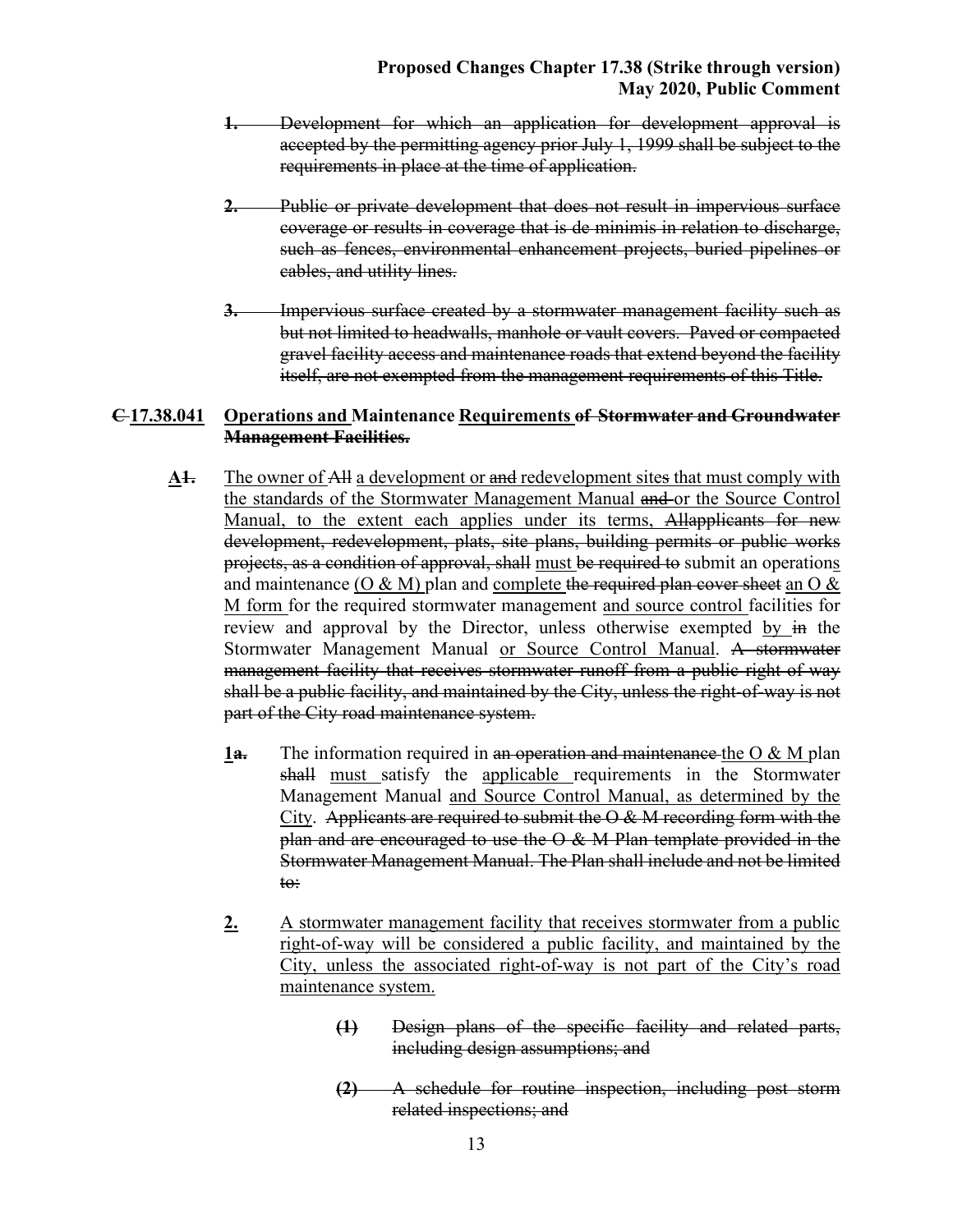- **(3)** A description of the various facility components, the observable trigger for maintenance, and the method of maintenance, including appropriate method of disposal of materials; and
- **(4)** The intended method of providing financing to cover future operations and maintenance; and
- **(5)** The party or parties responsible for maintenance of the facility including means of effecting contact, including contact means for emergency situations. The party may be an individual or an organization.
- **b.** A maintenance log is required. The log shall provide a record of all site maintenance related activities. The log shall include the time and dates of facility inspections and specific maintenance activities. This log shall be available to City inspection staff upon request.
- **3.** The City may enter into agreements with property owners to maintain stormwater facilities in joint facilities where public and private property flows commingle.
- **4**2**.** Failure to properly operate or maintain the a water quality or quantity control stormwater management or source control facility according to the operation and maintenance O & M plan may result in an enforcement action, including a civil penalty, as specified in Section 17.38.045, Enforcement.
- **5.** A stormwater management facility that serves more than one lot must be clearly identified as being owned in common by all of the owners of the lots served by the facility, a homeowners' association, a public agency, or a nonprofit organization. If the facility is owned in common, all of the owners are equally responsible for its O & M.
- **63**. A copy of the operation and maintenance O & M plan and O & M form shall must be filed with the Bureau of Environmental Services. Staff may require the  $O & M$  plan and  $O & M$  form a site map to be recorded and filed with the appropriate county Department of Assessment and Taxation.
- **74.** It is a violation of this Chapter to Rremoveal or modify a permanently installed stormwater management facility in a manner that will or could deviate from permitted site plans without prior written approval from BES. is a violation of this Chapter.
- **BD.** The Director may file instruments in county deed records to inform future property owners of regulations and conditions of approval related to the property as provided in this Chapter and associated rules, including the Stormwater Management Manual.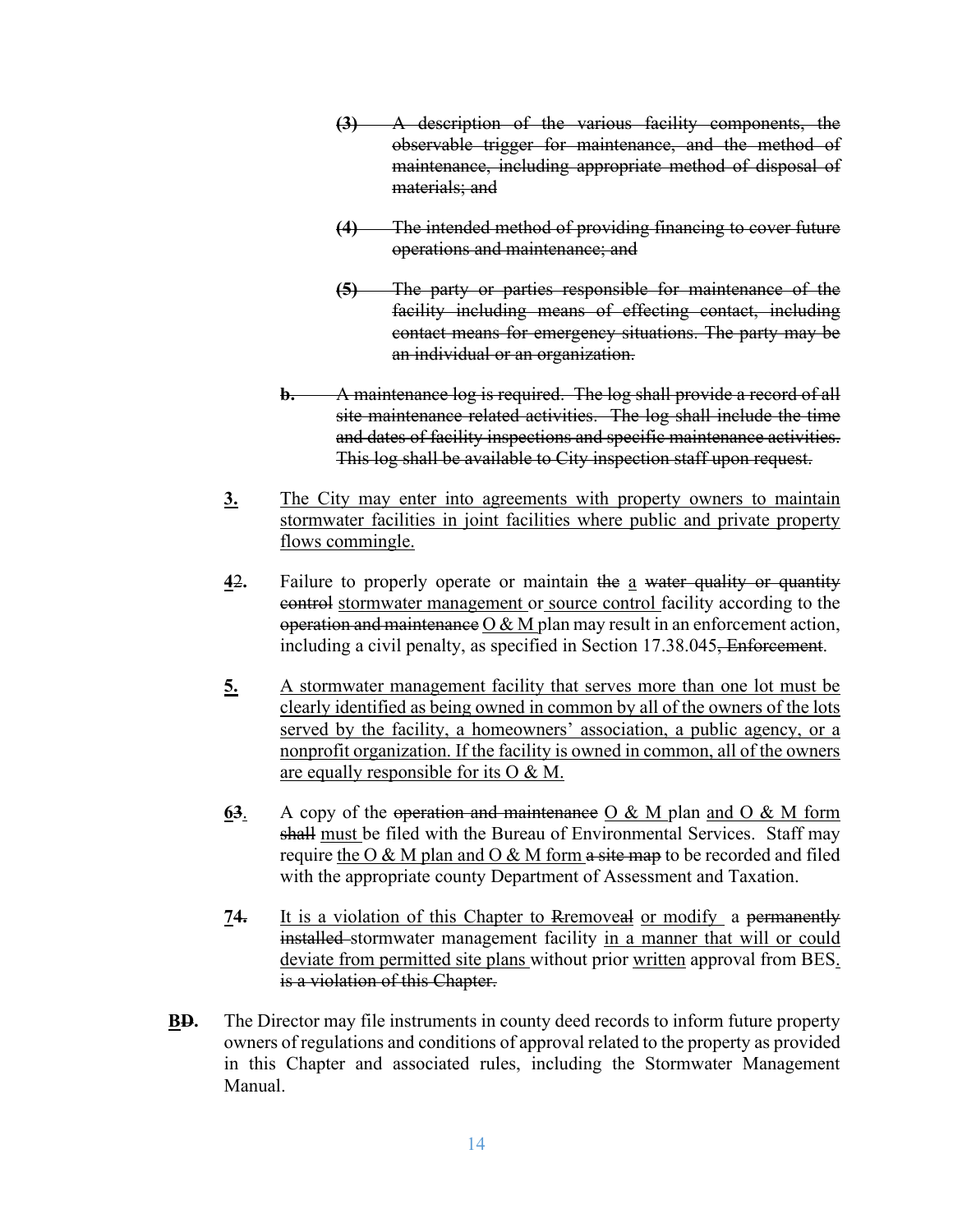#### **17.38.041 Parking Lot Stormwater Requirements.**

(Added by Ordinance No. 174745; amended by Ordinance Nos. 180037 and 187904, effective August 19, 2016.) Stormwater runoff from parking lots must be managed in parking lot interior or perimeter landscaping to the extent required by the Stormwater Management Manual and the Source Control Manual. The Director is authorized to exempt activities, land uses, or identified sites from these requirements if use of parking landscape areas is not needed or desirable because of non-conforming or existing landscape areas. All exemptions are described in the Stormwater Management Manual and the Source Control Manual.

## **17.38.043 Inspections.**

(Replaced by Ordinance No. 186192, effective September 6, 2013.)

- **A.** Right of Entry. To the extent permitted by law, BES may enter all private and public premises at any time for the purpose of inspecting for potential violations, or connections or for any other lawful purpose required by or authorized under this Code or ordinances of the City, the Charter, or state or federal law. This authorization includes but is not limited to inspection, sampling, testing, photographic documentation, record examination, copying, and installation of devices. Entry may not be conditioned upon BES representatives signing any type of confirmation, release, consent, acknowledgement, or other type of agreement.
- **B.** Entry Protocols.
	- **1.** The BES representative will present a City photo identification card at the time of entry.
	- **2.** The BES representative will comply with reasonable, routine safety and sanitary requirements of the facility or site as provided by the facility operator at the time of entry. The facility operator must provide the BES representative with any facility-specific safety protective equipment necessary for entry.

## **17.38.045 Enforcement.**

(Replaced by Ordinance No. 186192; amended by Ordinance No. 187904, effective August 19, 2016.)

**A.** Violations. It is a violation for any persons to fail to comply with the requirements of this Chapter and associated rules. Each day a violation occurs or continues may be considered a separate violation. BES will determine, subject to reasonable rebuttal evidence, hold the person or persons solely responsible for compliance  $\frac{1}{2}$ with BES enforcement actions. including, but not limited to, the owner or owners of the facility, the owner or owners of the property, anyone known or suspected to have caused the violation, or any combination thereof. Violations of this Chapter or associated rules include, but are not limited to: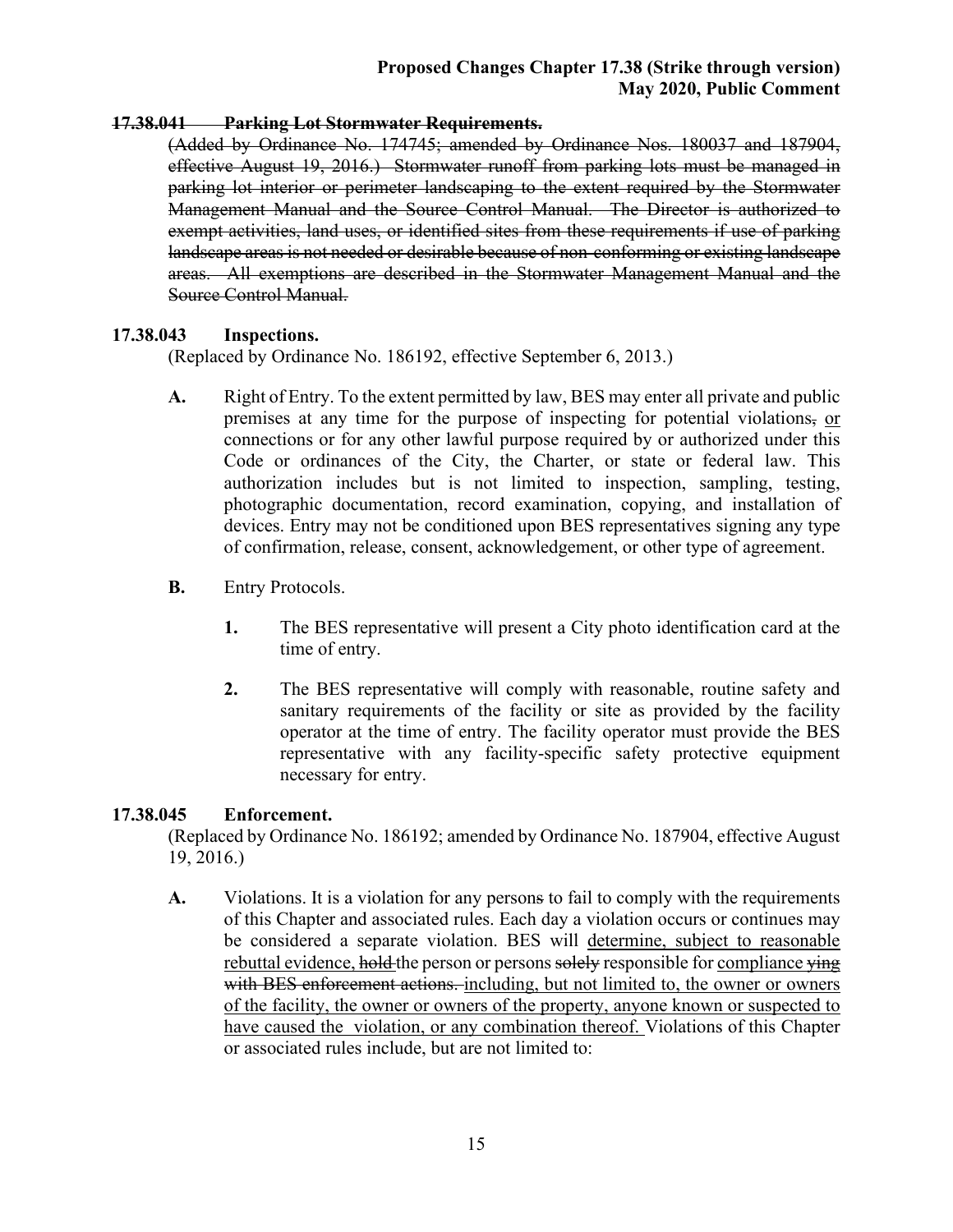- **1.** Failure to construct stormwater management or source control facilities to the standards of the City's Stormwater Management Manual, Source Control Manual and, or Section 17.38.035;
- **2.** Failure to comply with a written order of the Director, made under authority of this Chapter, that is not met within the specified time;
- **3.** Failure to comply with any condition of an operations and maintenance O & M plan or agreement issued under the authority of this Chapter or rules that is not met within a specified time;
- **4.** Failure to maintain a stormwater management or source control facility leading to a potential or actual operating deficiency of the facility;
- **5.** Failure to have a properly recorded, or accurate O & M form or plan, as appropriate, on file with BES; and
- **6.** Failure to comply with enforcement actions as identified in the BES Enforcement Program a Administrative rRules; (PPD item ENB-4.15).
- **7.** Failure to comply with drainage reserve rules in the City's Stormwater Management Manual.
- **B.** Enforcement Tools. BES may use any or all of the following tools to enforce this Chapter or associated administrative rules: notice of investigation, warning notice, notice of violation, compliance order, requirement to obtain a permit, notice of termination, withholding of permits, violation abatement, legal action, criminal case referral, or referral to other regulatory agencies. BES enforcement actions are described in program-specific administrative rules and the BES Enforcement Program a Administrative rRules (PPD item ENB-4.15).
- **C.** Civil Penalties. Persons violating this Chapter or associated rules may be assessed civil penalties of up to \$10,000 per day per violation according to program-specific administrative rules and the BES Enforcement Program a-Administrative rRules (PPD item ENB-4.15). Penalties and other charges will accrue interest from the date of initial City notice assessing the penalty until the penalty is paid in full.
- **D.** City Summary Abatement. To the extent permitted by law, the Director may recover from the person or persons eausing responsible for the violation all costs incurred by the City to summarily abate the following:
	- **1.** A violation that is not remedied through required corrective actions;
	- **2.** A situation that poses an imminent danger to human health, public safety, or the environment; or
	- **3.** Continued noncompliance with the City Code PCC or associated rules.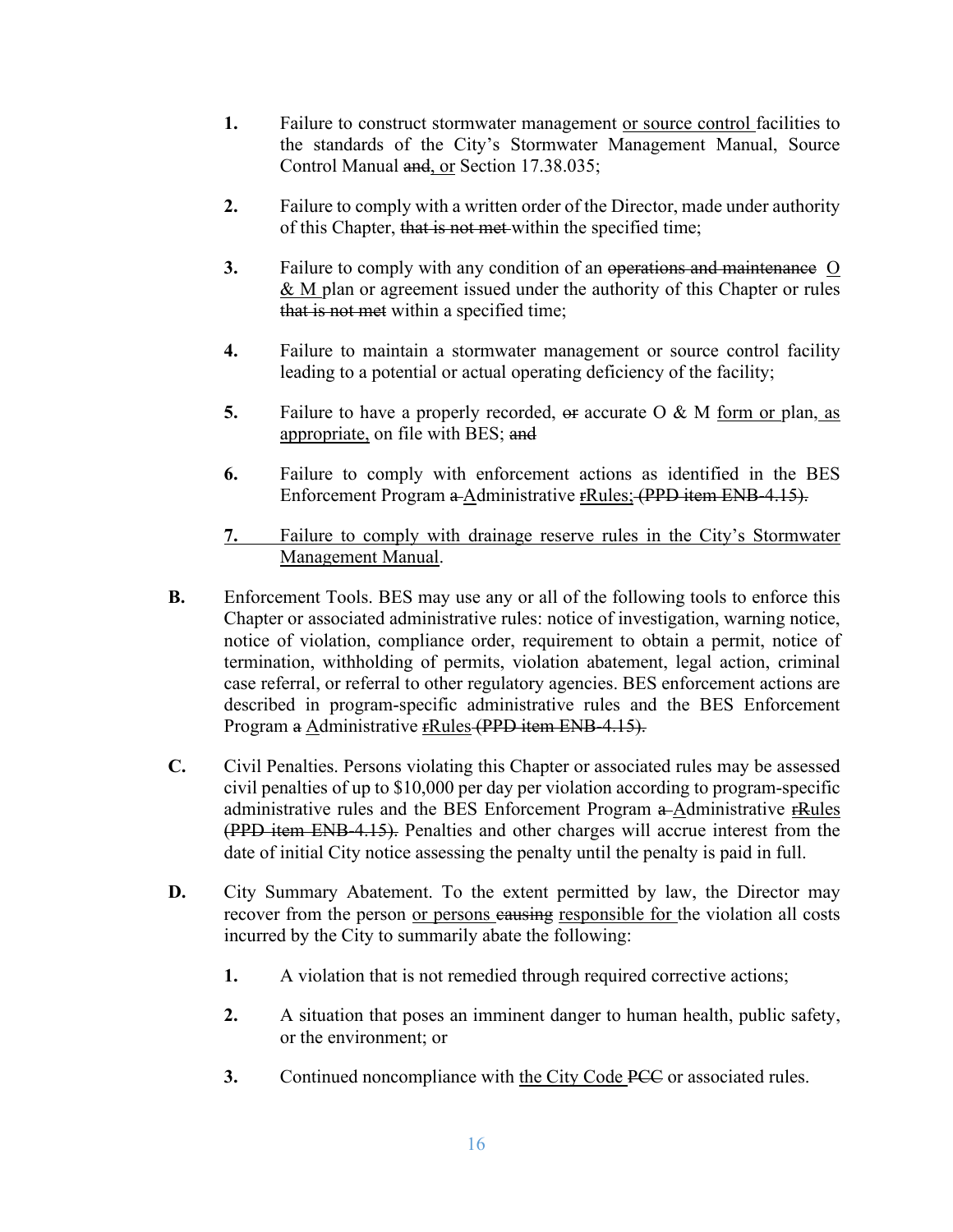- **E.** Notice to responsible parties prior to summary abatement is not required. Following summary abatement, BES will notify all persons identified as having directed or benefitted from the violation. An error in the name of a property owner or address listed in the county assessment or taxation records will not affect the sufficiency of the notice. BES will bill each responsible party that BES determines caused, contributed to, or benefitted from the violation in order to recover the costs of the abatement.
- **EF.** Cost Recovery. The Director may recover from the person or persons responsible all reasonable costs incurred by the City that are attributable to or associated with the violations of this Chapter or associated rules.
- **FG.** Nothing in this Chapter is intended to impose liability on the City for any injury or damage resulting from the failure of any person to comply with the provisions of this Chapter.

# **17.38.050 Erosion Control Required.**

(Amended by Ordinance No. 173979, effective March 1, 2000.) All public construction works projects on property or in the public right-of-way constructed within the City of Portland must comply with Title 10, Erosion and Sediment Control Regulations.

# **17.38.055 River Restoration Programs.**

(Replaced by Ordinance No. 185397, effective July 6, 2012.) BES and the Office of Healthy Working Rivers are authorized to develop administrative rules for may implementation of a Rriver Restoration-, stream, wetland, and associated habitat restoration Pprograms including, but not limited to, a mitigation bank and in-lieu fee program for implementation of the Titles 17, 24, and 33 River Plan/North Reach Code provisions. BES and the Office of Healthy Working Rivers may also accept funds from inlieu fees, mitigation bank credits, donations, program administrative fees, and other sources and may expend such funds for environmental restoration, enhancement and improvement activities.

# **17.38.060 Compliance Cases, Administrative Reviews and Appeals.**

(Added by Ordinance No. 186192; amended by Ordinance Nos. 186902, 187904, 189750 effective November 29, 2019.)

- **A.** Administrative Review and Appeal. A person may request a modification to a BES decision related to this Chapter via an administrative review with BES staff, unless administrative review is limited by administrative rule. After the requestor has exhausted all BES administrative reviews, the requestor may file for an appeal with the Code Hearings Officer per PCC Title 22, unless appeal is limited by administrative rule.
- **B.** BES Code Compliance Cases. BES may file a case before the Code Hearings Officer under PCC Title 22 to compel compliance with City regulations. The person committing the violation will be offered the opportunity to present evidence.
- **17.38.070 Conflict.**